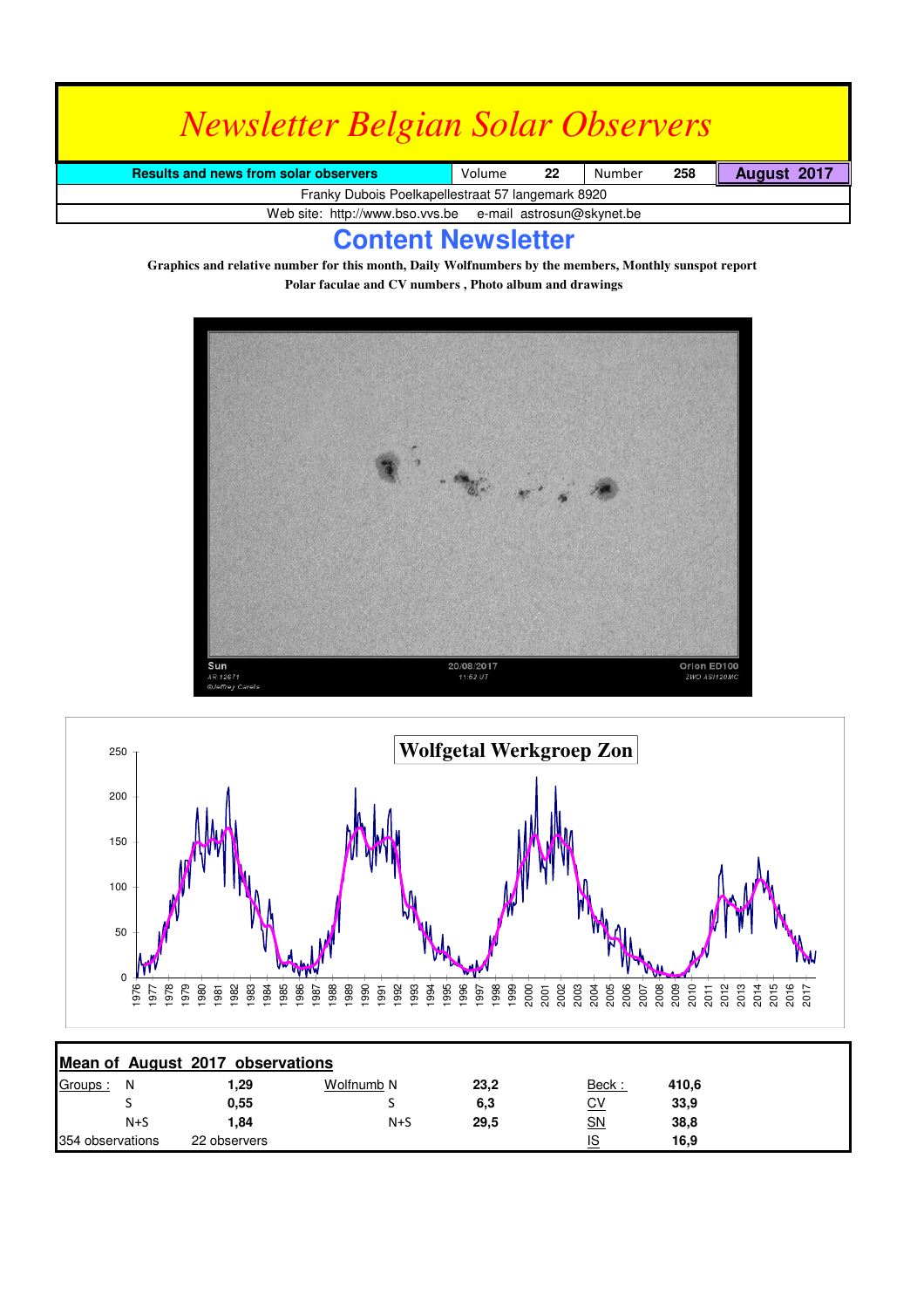## **Wolfnumbers Belgian Solar Observers**

|     |             |                             |                |              |                |                |             |   |                |    |                |                |    |                |                |    |                |                |    |                |                          |          |                          | - 1                     |    |                |                   |    |   |           |             |                |                |    |    |
|-----|-------------|-----------------------------|----------------|--------------|----------------|----------------|-------------|---|----------------|----|----------------|----------------|----|----------------|----------------|----|----------------|----------------|----|----------------|--------------------------|----------|--------------------------|-------------------------|----|----------------|-------------------|----|---|-----------|-------------|----------------|----------------|----|----|
|     | <b>SIDC</b> | L. Meeus<br>H.Coeckelberghs |                |              |                | Publ Obs Mira  |             |   | O. Steen       |    |                | F. Dubois      |    |                | L. Claeys      |    |                | J. Bourgeois   |    |                | A.T.Son                  |          |                          | H. De Backer            |    |                | <b>B.</b> Thooris |    |   | J. Carels |             | Dag            |                |    |    |
| Dag | R           | g                           |                | $\mathsf{R}$ | g              |                | R           | g |                | R  | g              |                | R  | g              |                | R  | g              |                | R  |                |                          | R        |                          |                         | R  | g              |                   | R  | g |           | $\mathsf R$ | g              |                | R  |    |
|     | 13          |                             |                |              |                |                |             |   |                |    | 1              | $\overline{2}$ | 12 | 1              | $\overline{2}$ | 12 | $^{\circ}$     | $\mathbf 0$    | 0  | $\mathbf{1}$   | $\mathbf{1}$             | 11       | 1                        | $\overline{2}$          | 12 | 1              | $\mathbf{1}$      | 11 |   |           |             | 1              | $\overline{2}$ | 12 |    |
|     | 13          |                             |                |              |                |                |             |   |                |    |                | 2              | 12 |                |                |    |                |                |    |                |                          |          |                          |                         |    |                | 2                 | 12 |   |           |             | 1              | 2              | 12 |    |
|     | 14          |                             |                |              |                |                |             | 1 | $\overline{2}$ | 12 |                | 3              | 13 |                |                |    | 1              | 3              | 13 | 1              | 3                        | 13       | -1                       | 3                       | 13 | 1              | 2                 | 12 |   |           |             | 1              | 2              | 12 |    |
|     | 14          |                             |                |              |                |                |             |   |                |    | 1              | 3              | 13 |                |                |    | 1              | $\overline{2}$ | 12 | 1              | 3                        | 13       | 1                        | 2                       | 12 | 1              | $\overline{2}$    | 12 |   |           |             | 1              | 4              | 14 |    |
|     | 13          |                             |                |              |                |                |             |   |                |    | -1             | $\overline{2}$ | 12 |                |                |    |                |                |    | 1              | 3                        | 13       | 1                        | $\overline{\mathbf{z}}$ | 12 | 1              | 2                 | 12 |   |           |             | 1              | 2              | 12 |    |
|     | 13          |                             |                |              |                |                |             |   |                |    |                | $\overline{2}$ | 12 |                |                |    | 1              |                | 11 | $\mathbf{1}$   | 3                        | 13       | $\mathbf{1}$             | $\overline{\mathbf{z}}$ | 12 | 1              | $\overline{2}$    | 12 |   |           |             | 1              | $\overline{2}$ | 12 |    |
|     | 13          |                             |                |              |                |                |             |   |                |    |                | 2              | 12 |                |                |    | 1              | 3              | 13 | 1              | 3                        | 13       |                          | -1                      | 11 | 1              |                   | 11 |   |           |             | 1              | $\overline{2}$ | 12 |    |
|     | 13          |                             |                |              |                |                |             |   |                |    | $\overline{2}$ | 3              | 23 |                |                |    | 1              | $\overline{2}$ | 12 | 1              | $\overline{\phantom{a}}$ | 12       |                          |                         |    | 1              | $\mathbf{1}$      | 11 |   |           |             |                |                |    |    |
|     | 13          |                             |                |              | 1              | 1              | 11          | 1 | 1              | 11 |                |                | 11 |                |                |    | 1              |                | 11 |                |                          |          |                          |                         |    | 1              | 1                 | 11 |   |           |             | 1              | 1              | 11 |    |
| 10  | 15          |                             |                |              |                |                |             |   |                |    | -1             | $\overline{2}$ | 12 |                |                |    |                |                |    |                |                          |          |                          |                         |    | 1              | $\overline{2}$    | 12 |   |           |             |                |                |    | 10 |
| 11  | 13          |                             | $\overline{2}$ | 12           |                |                |             |   |                |    |                | $\overline{2}$ | 12 |                | -1             | 11 | 1              | $\mathbf{1}$   | 11 |                | 2                        | 12       |                          |                         |    | 1              | $\overline{2}$    | 12 |   |           |             | $\overline{2}$ | $\overline{2}$ | 22 | 11 |
| 12  | 13          |                             |                |              |                |                |             |   |                |    | -1             | 1              | 11 | 1              | 1              | 11 |                |                |    | 1              | 2                        | 12       |                          |                         |    | 1              | 1                 | 11 |   |           |             | 1              | 1              | 11 | 12 |
| 13  | 12          |                             |                |              |                |                |             |   |                |    | -1             | 1              | 11 | 1              | 1              | 11 | -1             | $\mathbf{1}$   | 11 | 1              | $\overline{2}$           | 12       | 1                        | 1                       | 11 | 1              | 1                 | 11 |   |           |             | 1              | 1              | 11 | 13 |
| 14  | 13          | -1                          | 2              | 12           | 0              | 0              | $\mathbf 0$ | 1 | 1              | 11 |                |                | 11 | 0              | 0              | O  | 0              | 0              | 0  | 0              | $\Omega$                 | $\Omega$ | -1                       | -1                      | 11 | 1              | 1                 | 11 |   |           |             | 1              | 1              | 11 | 14 |
| 15  | 22          |                             |                |              |                |                |             |   |                |    | $\mathbf{1}$   | 16             | 26 | 1              | 9              | 19 | 1              | 11             | 21 |                |                          |          |                          |                         |    | 1              | $\overline{7}$    | 17 |   |           |             | 1              | 20             | 30 | 15 |
| 16  | 32          |                             |                |              |                |                |             | 1 | 14             | 24 |                | 20             | 30 | 1              | 21             | 31 |                | 1 17           | 27 | 1              | 27                       | 37       |                          |                         |    | 1              | 19                | 29 |   |           |             | 1              | 19             | 29 | 16 |
| 17  | 45          |                             |                |              |                |                |             |   |                |    | -1             | 35             | 45 | $\mathbf{1}$   | 35             | 45 |                |                |    |                |                          |          |                          |                         |    | 1              | 31                | 41 |   |           |             |                |                |    | 17 |
| 18  | 46          |                             |                |              |                |                |             |   |                |    |                | 37             | 47 | 1              | 30             | 40 | 1              | 27             | 37 |                |                          |          |                          |                         |    | 1              | 36                | 46 |   |           |             |                |                |    | 18 |
| 19  | 50          |                             |                |              | 2              | 20             | 40          | 3 | 33             | 63 |                | 39             | 49 | 1              | 46             | 56 | 1              | 34             | 44 | -1             | 40                       | 50       |                          |                         |    | 1              | 31                | 41 |   |           |             |                |                |    | 19 |
| 20  | 60          |                             |                |              |                |                |             |   |                |    | $\overline{2}$ | 37             | 57 | 2              | 35             | 55 | 1              | 34             | 44 |                |                          |          | $\overline{\phantom{a}}$ | 35                      | 55 | 2              | 34                | 54 |   |           |             | 2              | 34             | 54 | 20 |
| 21  | 66          |                             |                |              |                |                |             |   |                |    | $\overline{2}$ | 30             | 50 | 3              | 39             | 69 | $\overline{2}$ | 37             | 57 | 2              | 40                       | 60       | 2                        | 44                      | 64 | 2              | 30                | 50 |   |           |             |                |                |    | 21 |
| 22  | 64          | 3                           | 29             | 59           |                |                |             |   |                |    | $\overline{2}$ | 39             | 59 | $\overline{2}$ | 34             | 54 | $\overline{2}$ | 33             | 53 | $\overline{2}$ | 33                       | 53       | $\overline{2}$           | 39                      | 59 | $\overline{2}$ | 38                | 58 |   |           |             | 3              | 32             | 62 | 22 |
| 23  | 69          |                             |                |              |                |                |             |   |                |    | 3              | 19             | 49 | 3              | 31             | 61 | $\overline{2}$ | 27             | 47 | 3              | 35                       | 65       | 4                        | 38                      | 78 | 3              | 32                | 62 |   |           |             |                |                |    | 23 |
| 24  | 55          |                             |                |              |                |                |             |   |                |    | 2              | 30             | 50 | $\overline{2}$ | 30             | 50 | 3              | 26             | 56 | 2              | 30                       | 50       | 3                        | 19                      | 49 | 2              | 28                | 48 |   |           |             |                |                |    | 24 |
| 25  | 54          |                             |                |              | $\overline{4}$ | 11             | 51          |   |                |    | 2              | 30             | 50 | $\overline{2}$ | 28             | 48 | $\overline{2}$ | 22             | 42 | 2              | 28                       | 48       | 3                        | 25                      | 55 | 2              | 24                | 44 |   |           |             |                |                |    | 25 |
| 26  | 49          |                             |                |              |                |                |             |   |                |    | $\overline{2}$ | 18             | 38 | $\overline{2}$ | 21             | 41 | $\overline{2}$ | 21             | 41 | $\overline{2}$ | 23                       | 43       |                          |                         |    | $\overline{2}$ | 22                | 42 |   |           |             | 2              | 22             | 42 | 26 |
| 27  | 38          |                             |                |              |                |                |             |   |                |    | 2              | 16             | 36 | 2              | 14             | 34 | 1              | 8              | 18 | 2              | 19                       | 39       | 2                        | 14                      | 34 | 2              | 17                | 37 |   |           |             | 2              | 14             | 34 | 27 |
| 28  | 23          |                             |                |              | 2              | 4              | 24          |   |                |    | $\overline{2}$ | 8              | 28 | 1              | 10             | 20 |                |                |    | 1              | 9                        | 19       |                          |                         |    | 1              | 7                 | 17 |   |           |             |                | 6              | 16 | 28 |
| 29  | 41          |                             |                |              | $\overline{2}$ | $\overline{2}$ | 22          | Δ |                | 44 | 4              | Δ              | 44 | 3              | 3              | 33 | $\overline{2}$ | 5              | 25 | $\overline{2}$ | 4                        | 24       |                          |                         |    | 4              | 4                 | 44 |   |           |             | 3              | 3              | 33 | 29 |
| 30  | 53          |                             |                |              |                |                |             |   |                |    |                |                |    |                |                |    | $\overline{4}$ | 11             | 51 |                |                          |          |                          |                         |    | 3              | 12                | 42 |   |           |             |                |                |    | 30 |
| 31  | 74          |                             |                |              |                |                |             | 4 | 22             | 62 |                | 34             | 74 | 4              | 29             | 69 | $\overline{a}$ | 6              | 46 | 4              | 31                       | 71       |                          |                         |    | 4              | 27                | 67 |   |           |             | 4              | 33             | 73 | 31 |

# **33,1 27,7 24,7 32,4 30,3 36,7 28,1 29,7 34,0 29,0 ##### 25,0**

Month: **August 2017**

Observations of the SIDC are not included in the Belgian monthly Wolfnumber. Publ Obs Mira : observers : Francis Meeus , Guido Mattheus and Marc Rayen

|                                                      | SIDC            |                         | J.De Wit                  |           |                         | R.Verboven              |              |                            | KSB                                 |             |              | D.V.Hessche             |             |   | G.Gubbels         |                | J. Claes     |             |                         | E. De Ceuninck |           |                               | R. Dezeure      |           |                         | <b>B.</b> Taillieu |             |                | Verbanck G.    |    |                         | F. van Loo     |      | Dag                                                           |
|------------------------------------------------------|-----------------|-------------------------|---------------------------|-----------|-------------------------|-------------------------|--------------|----------------------------|-------------------------------------|-------------|--------------|-------------------------|-------------|---|-------------------|----------------|--------------|-------------|-------------------------|----------------|-----------|-------------------------------|-----------------|-----------|-------------------------|--------------------|-------------|----------------|----------------|----|-------------------------|----------------|------|---------------------------------------------------------------|
| Dag                                                  | $\mathsf{R}$    | $\epsilon$              | $\mathsf{f}$              | ${\sf R}$ |                         |                         | $\mathsf{R}$ | g                          | f                                   | ${\sf R}$   |              | f                       | ${\sf R}$   | g | $\mathsf{f}$<br>R | g              | $\mathsf{f}$ | ${\sf R}$   | $\mathsf g$             | f              | R         | g                             |                 | R         | g                       |                    | R           | g              | f              | R  | g                       | f              | R    |                                                               |
| $\mathbf{1}$                                         | 13              | $\mathbf{1}$            | $\overline{2}$            | $12\,$    |                         |                         |              | 0                          | $\mathbf 0$                         | $\mathbf 0$ |              |                         |             |   |                   |                |              |             | $\mathbf{1}$            | $\overline{2}$ | $12\,$    | $\mathbf 1$                   | $\mathbf{1}$    | 11        | $1\,$                   | $\overline{2}$     | 12          |                |                |    | $\mathbf{1}$            | $\overline{2}$ | 12   | $\mathbf{1}$                                                  |
| س س                                                  | 13              | $\mathbf{1}$            | $\mathbf 2$               | 12        |                         |                         |              |                            |                                     |             |              |                         |             |   |                   |                |              |             |                         |                |           | $\mathbf 1$                   | $\overline{2}$  | 12        |                         |                    |             |                |                |    |                         |                |      | $\frac{2}{3}$                                                 |
|                                                      | 14              | 1                       | $\sqrt{2}$                | 12        |                         |                         |              | $\mathbf{1}$               | $\overline{2}$                      | 12          | $\mathbf{1}$ | $\overline{4}$          | 14          |   |                   |                | $1 \quad 1$  | 11          | $\mathbf{1}$            | $\overline{2}$ | 12        | $\mathbf{1}$                  | $\overline{2}$  | 12        | -1                      | 3                  | 13          |                |                |    |                         |                |      |                                                               |
| $\overline{a}$                                       | 14              | $\mathbf{1}$            | $\ensuremath{\mathsf{3}}$ | 13        |                         |                         |              |                            |                                     |             |              |                         |             |   |                   |                |              |             | $\,$ 1                  | $\mathbf 2$    | $12\,$    | $\,1\,$                       | $\overline{2}$  | 12        | $\mathbf{1}$            | 3                  | 13          |                |                |    |                         |                |      | $\overline{4}$                                                |
| $\overline{\phantom{a}}$                             | 13              | $1\,$                   | $\mathbf 2$               | 12        |                         |                         |              | $\,$ 1                     | $\overline{2}$                      | 12          | $\mathbf 1$  | $\overline{\mathbf{3}}$ | 13          |   |                   |                |              |             | $\,$ 1                  | $\mathbf 2$    | 12        | $\,1\,$                       | $\mathbf 2$     | 12        | 1                       | $\overline{2}$     | 12          |                |                |    |                         |                |      | $\begin{array}{r} 5 \\ \hline 6 \\ \hline 7 \\ 8 \end{array}$ |
| 6                                                    | 13              | $1\,$                   | $\mathbf 2$               | 12        |                         |                         |              | $\,1\,$                    | $\mathbf 2$                         | 12          | $\,$ 1 $\,$  | $\overline{2}$          | 12          |   |                   | $\mathbf 1$    | $\,$ 1       | $11\,$      | $\,1\,$                 | $\mathbf 2$    | 12        | $\mathbf 1$                   | $\overline{2}$  | 12        | 1                       | 3                  | 13          | $\mathbf{1}$   | $\overline{2}$ | 12 |                         |                |      |                                                               |
| $\overline{1}$                                       | 13              | 1                       | $\,$ 1                    | 11        |                         |                         |              | $\,$ 1 $\,$                | $\ensuremath{\mathsf{3}}$           | $13\,$      | $\,$ 1 $\,$  | $\overline{2}$          | 12          |   |                   | $\,$ 1 $\,$    | $\mathbf{1}$ | $11\,$      | $\,$ 1                  | $\,$ 1         | $11\,$    | $\mathbf{1}$                  | $\overline{2}$  | 12        | $\mathbf{1}$            | $\mathbf{1}$       | 11          | $\mathbf{1}$   | $\overline{2}$ | 12 |                         |                |      |                                                               |
| $\overline{\mathbf{8}}$                              | 13              | $\mathbf{1}$            | $\sqrt{3}$                | 13        |                         |                         |              |                            |                                     |             |              |                         |             |   |                   | $\,$ 1 $\,$    | $\,$ 1 $\,$  | $11\,$      | $\mathbf 2$             | $\overline{2}$ | 22        | $\mathbf 1$                   | $\mathbf 1$     | 11        | $\mathbf{1}$            | $\overline{2}$     | 12          |                |                |    |                         |                |      |                                                               |
| 9                                                    | 13              | $\mathbf{1}$            | $\mathbf 1$               | 11        |                         |                         |              | $\mathbf 1$                | $\overline{1}$                      | 11          | 1            | $\mathbf{1}$            | $11\,$      |   |                   |                |              |             | $\,1\,$                 | $\mathbf{1}$   | $11\,$    | $\mathbf 1$                   | $\,$ 1          | $11\,$    | $\mathbf{1}$            | $1\,$              | $11\,$      | $\mathbf 1$    | $\mathbf{1}$   | 11 |                         |                |      | $\mathsf g$                                                   |
| 10                                                   | 15              |                         |                           |           |                         |                         |              |                            |                                     |             |              |                         |             |   |                   |                |              |             |                         |                |           |                               |                 |           |                         |                    |             |                |                |    |                         |                |      | $\frac{10}{11}$                                               |
| 11                                                   | 13              | $\mathbf{1}$            | $\overline{1}$            | 11        |                         |                         |              | $\mathbf{1}$               | $\mathbf{1}$                        | $11\,$      |              |                         |             |   |                   |                |              |             |                         |                |           | $\mathbf{1}$                  | $\mathbf{1}$    | 11        |                         |                    |             | $\mathbf{1}$   | $\mathbf{1}$   | 11 |                         |                |      |                                                               |
| 12                                                   | 13              | $\mathbf{1}$            | $\overline{\mathbf{1}}$   | 11        |                         |                         |              |                            |                                     |             |              |                         |             |   |                   |                |              |             |                         |                |           | $\,1\,$                       | $\,$ 1          | 11        |                         |                    |             |                |                |    |                         |                |      |                                                               |
| 13                                                   | 12              | $\mathbf{1}$            | $\overline{1}$            | 11        |                         |                         |              | $\mathbf{1}$               | $\overline{1}$                      | 11          |              |                         |             |   |                   |                |              |             |                         |                |           | $\,1\,$                       | $\mathbf 1$     | 11        |                         |                    |             | $\,1\,$        | $\mathbf{1}$   | 11 |                         |                |      | $\begin{array}{r} 11 \\ 12 \\ 13 \\ 14 \\ 15 \end{array}$     |
| 14                                                   | 13              | 1                       | $\,$ 1                    | 11        |                         |                         |              | $\pmb{0}$                  | $\bf 0$                             | $\pmb{0}$   | $\mathbf{1}$ | $\mathbf{1}$            | $11\,$      |   |                   |                |              |             |                         |                |           | $\,1\,$                       | $\mathbf 1$     | 11        |                         |                    |             | $\mathbf 1$    | $\mathbf{1}$   | 11 |                         |                |      |                                                               |
| 15                                                   | 22              | $\mathbf{1}$            | 8                         | 18        |                         |                         |              | $\mathbf{1}$               | $\mathsf g$                         | 19          | $\mathbf{1}$ | 10                      | 20          |   |                   |                |              |             |                         |                |           | $\mathbf 1$                   | 13              | 23        |                         |                    |             | $\mathbf 1$    | $11\,$         | 21 |                         |                |      |                                                               |
| 16                                                   | 32              | 1                       | 20                        | 30        |                         |                         |              | $\mathbf 2$                | $27\,$                              | 47          | 1            | 17                      | $27\,$      |   |                   |                |              |             |                         |                |           | $\,1\,$                       | 18              | 28        |                         |                    |             |                |                |    |                         |                |      | $16\,$                                                        |
| 17                                                   | 45              | $\mathbf{1}$            | 25                        | 35        |                         |                         |              |                            |                                     |             |              |                         |             |   |                   |                |              |             |                         |                |           | $\mathbf 1$                   | 35              | 45        |                         |                    |             |                |                |    |                         |                |      | $17\,$                                                        |
|                                                      | 46              | $\mathbf{1}$            | 17                        | 27        |                         |                         |              | $\overline{2}$             | 43                                  | 63          |              |                         |             |   |                   |                |              |             |                         |                |           | $\,1\,$                       | 41              | 51        |                         |                    |             |                |                |    |                         |                |      | 18                                                            |
| $\frac{18}{19}$                                      | 50              | 1                       | 30                        | 40        |                         |                         |              | $\mathbf 2$                | 43                                  | 63          |              |                         |             |   |                   |                |              |             |                         |                |           | $\mathbf 1$                   | 35              | 45        |                         |                    |             | $\mathbf{1}$   | 53             | 63 | $2^{\circ}$             | 30             | 50   | 19                                                            |
| 20                                                   | 60              | $\overline{2}$          | 31                        | 51        |                         |                         |              | $\ensuremath{\mathsf{3}}$  | 47                                  | 77          |              |                         |             |   |                   |                |              |             |                         |                |           | $\overline{2}$                | 38              | 58        |                         |                    |             | $\overline{2}$ | 46             | 66 |                         |                |      | 20                                                            |
| 21                                                   | 66              | $\overline{2}$          | 35                        | 55        |                         |                         |              | $\mathsf 3$                | 34                                  | 64          |              |                         |             |   |                   |                | $2 \quad 17$ | 37          |                         |                |           |                               |                 |           |                         |                    |             | $\mathbf 2$    | 37             | 57 |                         |                |      | 21                                                            |
| 22                                                   | 64              | $\overline{2}$          | 35                        |           |                         |                         |              | $\mathsf 3$                | ${\bf 21}$                          |             |              |                         |             |   |                   |                | 16           |             |                         |                |           |                               |                 | 50        |                         |                    |             |                |                |    |                         |                |      | 22                                                            |
|                                                      | 69              | $\overline{\mathbf{3}}$ |                           | 55        |                         |                         |              | $\sqrt{4}$                 |                                     | 51<br>68    |              |                         |             |   |                   | $\frac{2}{2}$  |              | 36<br>37    |                         |                |           | $\overline{2}$<br>$\mathsf 3$ | 30              | 58        |                         |                    |             | $\overline{2}$ |                | 43 |                         |                |      | 23                                                            |
| 23                                                   |                 |                         | 31                        | 61        |                         |                         |              |                            | 28                                  |             |              |                         |             |   |                   | $\overline{2}$ | 17           |             |                         |                |           |                               | 28              |           |                         |                    |             |                | 23             |    |                         |                |      |                                                               |
| $^{24}$                                              | 55              | $\overline{2}$          | 31                        | 51        |                         |                         |              | $\mathsf 3$                | $27$                                | 57          |              |                         |             |   |                   |                | 16           | 36          |                         |                |           | $\overline{2}$                | 28              | 48        |                         |                    |             |                |                |    | $\overline{\mathbf{3}}$ | 29             | 59   | 24                                                            |
| 25                                                   | 54              | $\overline{2}$          | 25                        | 45        |                         |                         |              | $\mathsf 3$                | 23                                  | 53          |              |                         |             |   |                   |                |              |             | 4                       | 16             | 56        | $\overline{2}$                | 18              | 38        | $\overline{z}$          | 17                 | 37          |                |                |    |                         |                |      | 25                                                            |
| 26                                                   | 49              | $\overline{2}$          | 24                        | 44        |                         |                         |              | $\mathbf 2$                | 29                                  | 49          |              |                         |             |   |                   |                |              |             | $\sqrt{4}$              | 24             | 64        | $\overline{2}$                | 30              | 50        | $\overline{2}$          | 21                 | 41          |                |                |    |                         |                |      | 26                                                            |
| 27                                                   | 38              | $\overline{2}$          | 12                        | 32        |                         |                         |              | $\overline{\mathbf{2}}$    | 22                                  | 42          |              |                         |             |   |                   |                |              |             | 3                       | 11             | 41        | $\overline{2}$                | 19              | 39        | $\overline{2}$          | 16                 | 36          |                |                |    |                         |                |      | 27                                                            |
| 28                                                   | 23              | $\overline{2}$          | $\overline{7}$            | 27        |                         |                         |              | $\mathbf{1}$               | $\bf8$                              | 18          |              |                         |             |   |                   |                |              |             | $\mathsf 3$             | 8              | 38        | $\mathbf{1}$                  | $7\overline{ }$ | 17        | $\overline{2}$          | 6                  | 26          |                |                |    | $\overline{2}$          | 9              | 29   | 28                                                            |
| 29                                                   | 41              | $\overline{4}$          | $\overline{\phantom{a}}$  | 45        |                         |                         |              | $\overline{2}$             | $\overline{2}$                      | 22          |              |                         |             |   |                   |                |              |             | $\overline{\mathbf{3}}$ | 5              | 35        | $\overline{2}$                | $\overline{2}$  | 22        | $\overline{\mathbf{3}}$ | $\overline{5}$     | 35          |                |                |    | 4                       | $10\,$         | 50   | 29                                                            |
| 30                                                   | 53              |                         | $3$ 17                    | 47        |                         |                         |              | 3                          | 16                                  | 46          |              |                         |             |   |                   |                |              |             |                         |                |           |                               |                 |           |                         |                    |             |                |                |    |                         |                |      | 30                                                            |
| 31                                                   | 74              | 4                       | 26                        | 66        |                         |                         |              | 4                          | 31                                  | 71          | 0            | $\overline{0}$          | $\mathbf 0$ |   |                   |                |              |             | 4                       | 37             | 77        | 4                             | 30              | 70        | 4                       | 18                 | 58          |                |                |    |                         |                |      | 31                                                            |
| #                                                    | 33,1            |                         |                           | 29,4      |                         |                         | #####        |                            |                                     | 35,7        |              |                         | 13          |   | #####             |                |              | 23,8        |                         |                | 29,6      |                               |                 | 28,3      |                         |                    | 23,6        |                |                | 29 |                         |                | 40,0 |                                                               |
|                                                      |                 |                         |                           |           |                         |                         |              |                            |                                     |             |              |                         |             |   |                   |                |              |             |                         |                |           |                               |                 |           |                         |                    |             |                |                |    |                         |                |      |                                                               |
|                                                      |                 |                         |                           |           |                         |                         |              |                            |                                     |             |              |                         |             |   |                   |                |              |             |                         |                |           |                               |                 |           |                         |                    |             |                |                |    |                         |                |      |                                                               |
|                                                      |                 |                         |                           |           |                         |                         |              |                            |                                     |             |              |                         |             |   |                   |                |              |             |                         |                |           |                               |                 |           |                         |                    |             |                |                |    |                         |                |      |                                                               |
|                                                      | <b>SIDC</b>     |                         |                           |           |                         | Neys J.<br>$\mathsf{f}$ |              |                            | Demeulenaere I.<br>f                |             |              |                         |             |   |                   |                |              |             |                         |                |           |                               |                 |           |                         |                    |             |                |                |    |                         |                |      | Dag                                                           |
| Dag                                                  | ${\sf R}$<br>13 | g                       | f                         | ${\sf R}$ | $\mathsf g$             |                         | R            | $\mathsf g$<br>$\mathbf 1$ |                                     | ${\sf R}$   | g            | $\mathsf{f}$            | ${\sf R}$   | g | f<br>${\sf R}$    | $\mathsf g$    | f            | $\mathsf R$ |                         | $g$ f          | ${\sf R}$ | g                             | f               | ${\sf R}$ | g                       | $\mathsf{f}$       | $\mathsf R$ |                |                |    |                         |                |      |                                                               |
|                                                      |                 |                         |                           |           |                         |                         |              |                            | $\overline{2}$                      | 12          |              |                         |             |   |                   |                |              |             |                         |                |           |                               |                 |           |                         |                    |             |                |                |    |                         |                |      |                                                               |
|                                                      | 13              |                         |                           |           | $\mathbf{1}$            |                         |              |                            |                                     |             |              |                         |             |   |                   |                |              |             |                         |                |           |                               |                 |           |                         |                    |             |                |                |    |                         |                |      |                                                               |
| $\begin{array}{c} 1 \\ 2 \\ 3 \end{array}$           | 14              |                         |                           |           |                         | $\overline{\mathbf{3}}$ | 13           |                            | $1 \quad 3$                         | 13          |              |                         |             |   |                   |                |              |             |                         |                |           |                               |                 |           |                         |                    |             |                |                |    |                         |                |      |                                                               |
| $\overline{4}$                                       | 14              |                         |                           |           |                         |                         |              |                            |                                     |             |              |                         |             |   |                   |                |              |             |                         |                |           |                               |                 |           |                         |                    |             |                |                |    |                         |                |      |                                                               |
| 5                                                    | 13              |                         |                           |           | $\mathbf 1$             | $\overline{2}$          | 12           | $\mathbf{1}$               | $\overline{2}$                      | 12          |              |                         |             |   |                   |                |              |             |                         |                |           |                               |                 |           |                         |                    |             |                |                |    |                         |                |      |                                                               |
| $\boldsymbol{6}$                                     | 13              |                         |                           |           | $\mathbf{1}$            | $\overline{2}$          | $12\,$       | $1\,$                      | $\overline{2}$                      | $12\,$      |              |                         |             |   |                   |                |              |             |                         |                |           |                               |                 |           |                         |                    |             |                |                |    |                         |                |      |                                                               |
| J                                                    | 13              |                         |                           |           | $\mathbf{1}$            | $\mathbf{1}$            | $11\,$       | $\mathbf{1}$               | $\overline{1}$                      | $11\,$      |              |                         |             |   |                   |                |              |             |                         |                |           |                               |                 |           |                         |                    |             |                |                |    |                         |                |      |                                                               |
| $\infty$                                             | 13              |                         |                           |           |                         |                         |              |                            |                                     |             |              |                         |             |   |                   |                |              |             |                         |                |           |                               |                 |           |                         |                    |             |                |                |    |                         |                |      |                                                               |
| 9                                                    | 13              |                         |                           |           |                         |                         |              |                            | $\begin{matrix} 1 & 1 \end{matrix}$ | 11          |              |                         |             |   |                   |                |              |             |                         |                |           |                               |                 |           |                         |                    |             |                |                |    |                         |                |      |                                                               |
| 10                                                   | 15              |                         |                           |           |                         |                         |              |                            |                                     |             |              |                         |             |   |                   |                |              |             |                         |                |           |                               |                 |           |                         |                    |             |                |                |    |                         |                |      |                                                               |
| 11                                                   | 13              |                         |                           |           | $\mathbf 1$             | $\mathbf{1}$            | 11           |                            |                                     |             |              |                         |             |   |                   |                |              |             |                         |                |           |                               |                 |           |                         |                    |             |                |                |    |                         |                |      |                                                               |
| 12                                                   | 13              |                         |                           |           |                         |                         |              |                            |                                     |             |              |                         |             |   |                   |                |              |             |                         |                |           |                               |                 |           |                         |                    |             |                |                |    |                         |                |      |                                                               |
|                                                      | 12              |                         |                           |           | $\mathbf 1$             | $\,$ 1                  | $11\,$       | $\mathbf{1}$               | $\mathbf{1}$                        | $11\,$      |              |                         |             |   |                   |                |              |             |                         |                |           |                               |                 |           |                         |                    |             |                |                |    |                         |                |      |                                                               |
|                                                      | 13              |                         |                           |           | $\mathbf 1$             | $1\,$                   | $11\,$       | $\mathsf 0$                | $\mathbf 0$                         | 0           |              |                         |             |   |                   |                |              |             |                         |                |           |                               |                 |           |                         |                    |             |                |                |    |                         |                |      |                                                               |
| $\begin{array}{r} 13 \\ 14 \\ \hline 15 \end{array}$ | 22              |                         |                           |           |                         |                         |              |                            |                                     |             |              |                         |             |   |                   |                |              |             |                         |                |           |                               |                 |           |                         |                    |             |                |                |    |                         |                |      |                                                               |
| 16                                                   | 32              |                         |                           |           |                         |                         |              |                            |                                     |             |              |                         |             |   |                   |                |              |             |                         |                |           |                               |                 |           |                         |                    |             |                |                |    |                         |                |      |                                                               |
| 17                                                   | 45              |                         |                           |           |                         |                         |              |                            |                                     |             |              |                         |             |   |                   |                |              |             |                         |                |           |                               |                 |           |                         |                    |             |                |                |    |                         |                |      |                                                               |
|                                                      | 46              |                         |                           |           |                         |                         |              |                            |                                     |             |              |                         |             |   |                   |                |              |             |                         |                |           |                               |                 |           |                         |                    |             |                |                |    |                         |                |      |                                                               |
| $\frac{18}{19}$                                      | 50              |                         |                           |           | $\mathbf{1}$            | 27                      | 37           | 1                          | 32                                  | 42          |              |                         |             |   |                   |                |              |             |                         |                |           |                               |                 |           |                         |                    |             |                |                |    |                         |                |      |                                                               |
| 20                                                   | 60              |                         |                           |           | $\overline{2}$          | 22                      | 42           | $\overline{2}$             | 30                                  | 50          |              |                         |             |   |                   |                |              |             |                         |                |           |                               |                 |           |                         |                    |             |                |                |    |                         |                |      |                                                               |
| 21                                                   | 66              |                         |                           |           |                         |                         |              | $\mathbf 2$                | 30                                  | 50          |              |                         |             |   |                   |                |              |             |                         |                |           |                               |                 |           |                         |                    |             |                |                |    |                         |                |      |                                                               |
| 22                                                   | 64              |                         |                           |           |                         |                         |              | $\overline{2}$             | 42                                  | 62          |              |                         |             |   |                   |                |              |             |                         |                |           |                               |                 |           |                         |                    |             |                |                |    |                         |                |      |                                                               |
| 23                                                   | 69              |                         |                           |           |                         |                         |              | 3                          | 26                                  | 56          |              |                         |             |   |                   |                |              |             |                         |                |           |                               |                 |           |                         |                    |             |                |                |    |                         |                |      |                                                               |
| 24                                                   | 55              |                         |                           |           |                         |                         |              |                            |                                     |             |              |                         |             |   |                   |                |              |             |                         |                |           |                               |                 |           |                         |                    |             |                |                |    |                         |                |      |                                                               |
|                                                      | 54              |                         |                           |           |                         |                         |              |                            |                                     |             |              |                         |             |   |                   |                |              |             |                         |                |           |                               |                 |           |                         |                    |             |                |                |    |                         |                |      |                                                               |
| 25                                                   | 49              |                         |                           |           |                         |                         |              |                            |                                     |             |              |                         |             |   |                   |                |              |             |                         |                |           |                               |                 |           |                         |                    |             |                |                |    |                         |                |      |                                                               |
| 26                                                   |                 |                         |                           |           |                         |                         |              |                            |                                     |             |              |                         |             |   |                   |                |              |             |                         |                |           |                               |                 |           |                         |                    |             |                |                |    |                         |                |      |                                                               |
| 27                                                   | 38              |                         |                           |           | $\overline{2}$          | 8                       | 28           |                            |                                     |             |              |                         |             |   |                   |                |              |             |                         |                |           |                               |                 |           |                         |                    |             |                |                |    |                         |                |      |                                                               |
|                                                      | 23              |                         |                           |           |                         |                         |              |                            |                                     |             |              |                         |             |   |                   |                |              |             |                         |                |           |                               |                 |           |                         |                    |             |                |                |    |                         |                |      |                                                               |
| $\frac{28}{29}$                                      | 41              |                         |                           |           | $\overline{\mathbf{3}}$ | $\,6\,$                 | 36           |                            |                                     |             |              |                         |             |   |                   |                |              |             |                         |                |           |                               |                 |           |                         |                    |             |                |                |    |                         |                |      |                                                               |
| 30                                                   | 53              |                         |                           |           |                         |                         |              |                            |                                     |             |              |                         |             |   |                   |                |              |             |                         |                |           |                               |                 |           |                         |                    |             |                |                |    |                         |                |      |                                                               |
| 31<br>#                                              | 74<br>33,1      |                         |                           | ######    |                         |                         | 20,4         |                            |                                     | 26,3        |              |                         | ######      |   | #####             |                |              | #####       |                         |                | #####     |                               |                 | #####     |                         |                    |             |                |                |    |                         |                |      |                                                               |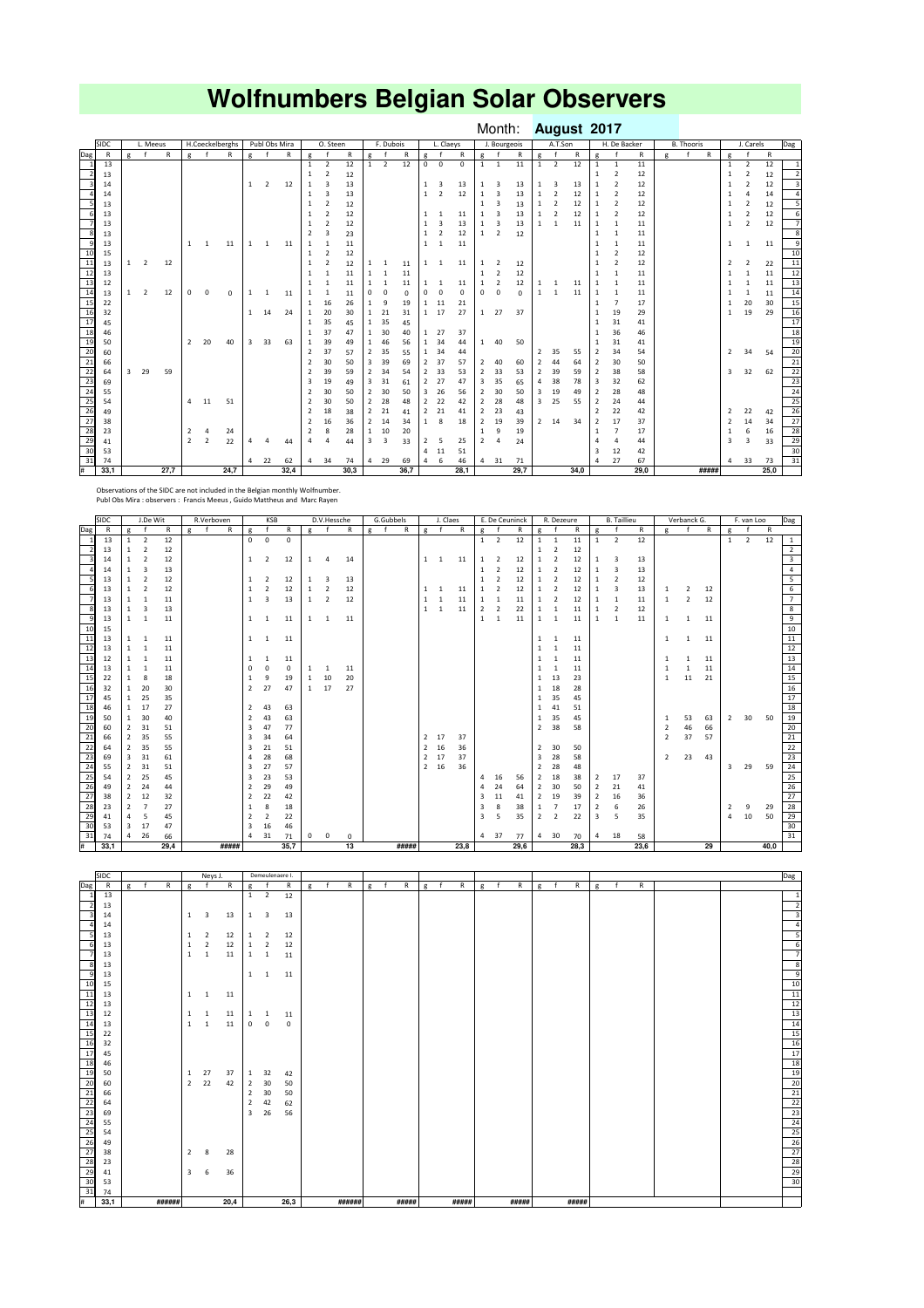# **Sunspotnumbers VVS Belgium**

#### **Month: 'August 2017**

|     | <b>WOLFNUMBER</b><br><b>GROUPS</b><br>RE'<br>$\overline{\mathsf{cv}}$<br>$\overline{\mathsf{IS}}$<br>N<br>$N+S$<br>$\overline{\mathsf{N}}$<br><b>SN</b><br>S<br>S<br>$N + S$ |                |                         |           |           |       |       |      |                |                  |                |  |  |  |
|-----|------------------------------------------------------------------------------------------------------------------------------------------------------------------------------|----------------|-------------------------|-----------|-----------|-------|-------|------|----------------|------------------|----------------|--|--|--|
| Day |                                                                                                                                                                              |                |                         |           |           |       |       |      |                |                  | <b>OBS</b>     |  |  |  |
| 1   | 0                                                                                                                                                                            | 1              | 1                       | 0         | 10,0      | 10,0  | 65    | 10   | 11             | 3,0              | 13             |  |  |  |
| 2   | 0                                                                                                                                                                            | 1              | 1                       | 0         | 12,0      | 12,0  | 29    | 20,3 | 15,5           | 3,0              | 5              |  |  |  |
| 3   | 0                                                                                                                                                                            | 1              | 1                       | 0         | 12,5      | 12,5  | 58    | 18   | 15             | 3                | 16             |  |  |  |
| 4   | 0                                                                                                                                                                            | 1              | 1                       | 0         | 12,6      | 12,6  | 61    | 16   | 13             | 5                | 10             |  |  |  |
| 5   | 0                                                                                                                                                                            | 1              | 1                       | 0         | 12,2      | 12,2  | 40    | 14   | 11             | 3                | 13             |  |  |  |
| 6   | 0                                                                                                                                                                            | 1              | 1                       | 0         | 12,0      | 12,0  | 34    | 11   | 11             | 3                | 16             |  |  |  |
| 7   | 0                                                                                                                                                                            | 1              | 1                       | 0         | 11,7      | 11,7  | 52    | 10   | 11             | 3                | 16             |  |  |  |
| 8   | 1                                                                                                                                                                            | 1              | $\overline{\mathbf{c}}$ | 3,4       | 10,7      | 14,1  | 54    | 11   | 12             |                  | 9              |  |  |  |
| 9   | 0                                                                                                                                                                            | $\mathbf{1}$   | 1                       | 0         | 11,0      | 11,0  | 41    | 10   | 10             | 1                | 14             |  |  |  |
| 10  | 0                                                                                                                                                                            | $\mathbf{1}$   | 1                       | 0         | 12,0      | 12,0  | 81    | 10   | 11             |                  | 2              |  |  |  |
| 11  | 0                                                                                                                                                                            | 1              | 1                       | 0         | 12,3      | 12,3  | 57    | 15   | 10             | $\boldsymbol{2}$ | 12             |  |  |  |
| 12  | 0                                                                                                                                                                            | 1              | 1                       | 0         | 11,1      | 11,1  | 39    | 17   | 10             | $\boldsymbol{2}$ | $\overline{7}$ |  |  |  |
| 13  | 1                                                                                                                                                                            | 1              | 2                       | 2,4       | 8,6       | 11,1  | 38    | 15   | 10             | 2                | 13             |  |  |  |
| 14  | 1                                                                                                                                                                            | 0              | 1                       | 7,2       | $\pmb{0}$ | 7,2   | 25    | 5    | 6              | 1                | 18             |  |  |  |
| 15  | 1                                                                                                                                                                            | 0              | 1                       | 21,4      | 0         | 21,4  | 748   | 12   | 27             | 16               | 10             |  |  |  |
| 16  | 1                                                                                                                                                                            | 0              | 1                       | 30,8      | 0         | 30,8  | 480   | 28   | 60             | 21               | 11             |  |  |  |
| 17  | 1                                                                                                                                                                            | 0              | 1                       | 42,2      | 0         | 42,2  | 970   | 42   | 67             | 36               | 5              |  |  |  |
| 18  | 1                                                                                                                                                                            | 0              | 1                       | 44,4      | 0         | 44,4  | 1236  | 42   | 62             | 31               | $\overline{7}$ |  |  |  |
| 19  | 2                                                                                                                                                                            | 0              | 2                       | 48,8      | 0         | 48,8  | 1259  | 48   | 68             | 47               | 15             |  |  |  |
| 20  | 2                                                                                                                                                                            | 0              | 2                       | 55,3      | 0         | 55,3  | 1234  | 65   | 75             | 36               | 13             |  |  |  |
| 21  | 3                                                                                                                                                                            | 0              | 3                       | 55,7      | 0         | 55,7  | 1113  | 78   | 79             | 41               | 11             |  |  |  |
| 22  | 3                                                                                                                                                                            | 0              | 3                       | 54,7      | 0         | 54,7  | 1107  | 76   | 98             | 35               | 13             |  |  |  |
| 23  | 3                                                                                                                                                                            | 0              | 3                       | 57,1      | 0         | 57,1  | 814   | 68   | 102            | 34               | 12             |  |  |  |
| 24  | 3                                                                                                                                                                            | 0              | 3                       | 50,4      | 0         | 50,4  | 802   | 67   | 89             | 32               | 11             |  |  |  |
| 25  | 3                                                                                                                                                                            | 0              | 3                       | 47,3      | 0         | 47,3  | 514   | 64,3 | 65,5           | 30               | 12             |  |  |  |
| 26  | $\overline{c}$                                                                                                                                                               | 0              | 2                       | 45,0      | 0         | 45,0  | 592   | 56,5 | 62,3           | 23,5             | 11             |  |  |  |
| 27  | 2                                                                                                                                                                            | 0              | 2                       | 34,6      | 0         | 34,6  | 230   | 26   | 33             | 16               | 13             |  |  |  |
| 28  | 2                                                                                                                                                                            | 0              | 2                       | 23,3      | 0         | 23,3  | 81    | 19,4 | 22,3           | 9,0              | 13             |  |  |  |
| 29  | 3                                                                                                                                                                            | 1              | 4                       | 21,6      | 13        | 34,3  | 125   | 51,5 | 30,8           | 3                | 16             |  |  |  |
| 30  | 3                                                                                                                                                                            | 1              | 4                       | 34,9      | 12        | 46,5  | 244   | 65   |                |                  | 4              |  |  |  |
| 31  | $\overline{c}$                                                                                                                                                               | $\overline{c}$ | 4                       | 38,1      | 24        | 61,8  | 504   | 61   | 69             | 34               | 13             |  |  |  |
|     | 1,29                                                                                                                                                                         | 0,55           | 1,84                    | 23,2      | 6,3       | 29,5  | 410,6 | 33,9 | 38,8           | 16,9             | 354            |  |  |  |
|     | Monthly mean:                                                                                                                                                                |                | 29,5                    | Covering: |           | 31/31 |       |      | Spotless days: |                  | $\bf{0}$       |  |  |  |

Observations: **354** Number of observers: **23**

**V.V.S. BELGIUM SOLAR SECTION FRANKY DUBOIS**

Poekapellestraat 57 B8920 Langemark Belgium e-mail : astrosun@skynet.be

 **Observers:**

 **E.De Ceuninck ; J.Janssens ; Publ obs Mira ; J.Bourgeois ; R.Dezeure** 

**H. De Backer; F.Dubois ; B.Taillieu ; J.Carels ; G.Verbanck; J.Claes**

 **L.Meeus ; O.Steen ; KSB ; L.Claeys ; B.Thooris ; G.Gubbels ; J.De Wit; J. Neys**

**R.Verboven ;F. Van Loo ; A.T.Son ; H.Coeckelberghs ; D.Van Hessche; I. Demeulenaere**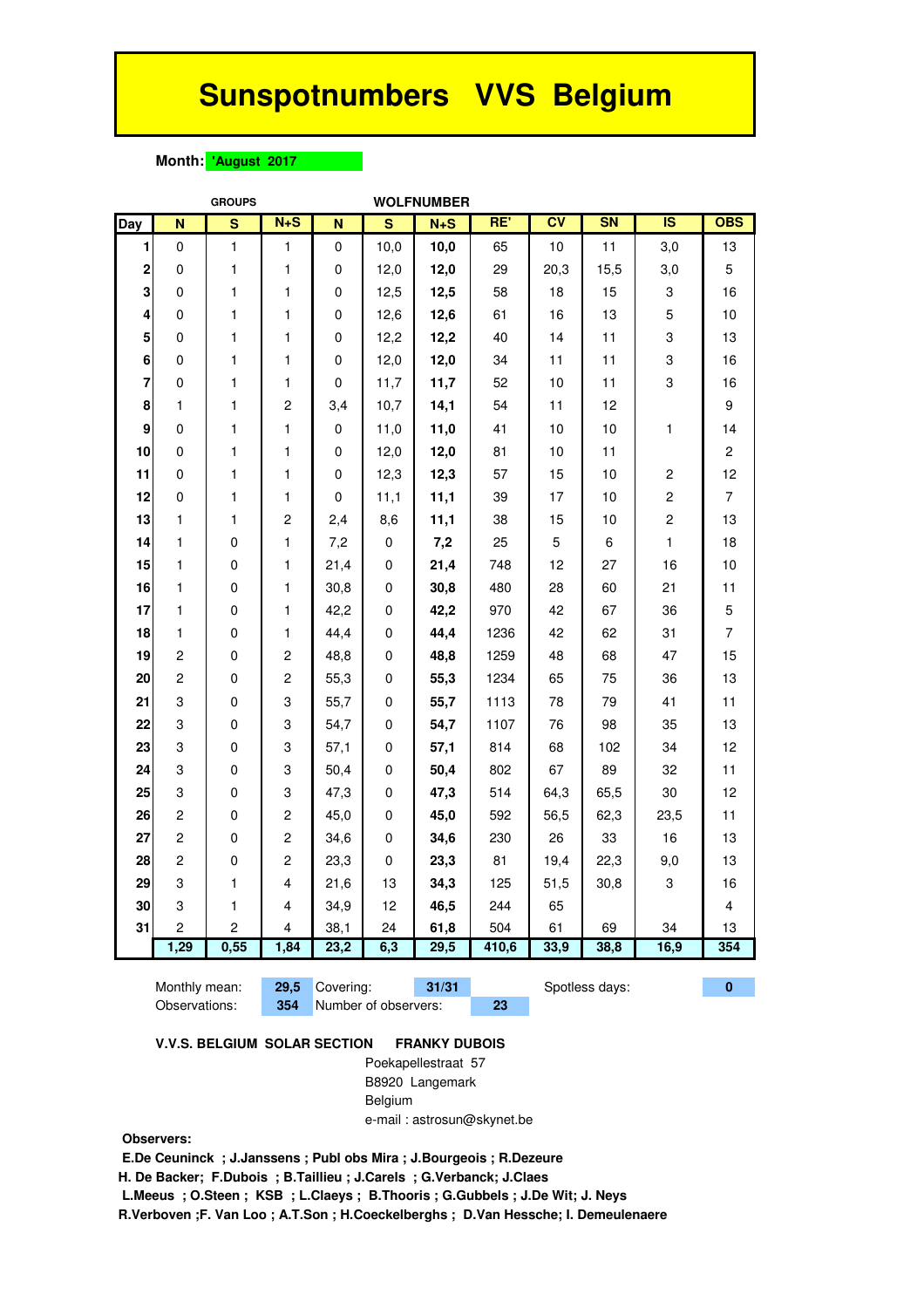|                       | <b>Belgian Solar Observers</b>     |                  |                |                         |                |   |                            |                     |                                  |                  |             |                |                |   |               |                |                |
|-----------------------|------------------------------------|------------------|----------------|-------------------------|----------------|---|----------------------------|---------------------|----------------------------------|------------------|-------------|----------------|----------------|---|---------------|----------------|----------------|
|                       |                                    |                  |                | <b>Polar Faculae</b>    |                |   |                            |                     | Month:                           |                  | August 2017 |                |                |   |               |                |                |
| Date                  |                                    | <b>Dubois</b>    |                |                         | <b>Steen</b>   |   |                            | <b>T.Spaninks</b>   |                                  | <b>G.Gubbels</b> |             |                | J.Carels       |   |               | <b>Janssen</b> |                |
|                       |                                    | <b>125mm F20</b> |                |                         | 102mm F15      |   |                            | 127mm F15           |                                  | 114mm F7,8       |             |                |                |   |               | 200mmF10       |                |
|                       | North                              |                  |                | South Q North South     |                | Q |                            | North South Q North |                                  | South            | Q           | North South    |                |   | Q North South |                | Q              |
| 1                     |                                    |                  |                |                         |                |   |                            |                     |                                  |                  |             |                |                |   |               |                |                |
| $\overline{c}$        |                                    |                  |                |                         |                |   |                            |                     |                                  |                  |             |                |                |   |               |                |                |
| 3                     |                                    |                  |                |                         |                |   |                            |                     |                                  |                  |             |                |                |   |               |                |                |
| $\overline{4}$        |                                    |                  |                |                         |                |   |                            |                     |                                  |                  |             |                |                |   |               |                |                |
| 5                     |                                    |                  |                | $\sqrt{3}$              | 1              |   |                            |                     |                                  |                  |             |                |                |   |               |                |                |
| 6<br>7                |                                    |                  |                | 4                       | 2              |   |                            |                     |                                  |                  |             |                |                |   |               |                |                |
| 8                     | 5<br>4<br>2<br>$\mathbf{1}$        |                  |                |                         |                |   |                            |                     |                                  |                  |             |                |                |   |               |                |                |
| 9                     |                                    |                  |                | $\mathbf{1}$            | 3              |   |                            |                     |                                  |                  |             |                |                |   |               |                |                |
| 10                    |                                    |                  |                |                         |                |   |                            |                     |                                  |                  |             |                |                |   |               |                |                |
| $\overline{11}$       |                                    |                  |                | 4                       | 5              |   |                            |                     |                                  |                  |             |                |                |   |               |                |                |
| $\overline{12}$       |                                    |                  |                |                         |                |   |                            |                     |                                  |                  |             |                |                |   |               |                |                |
| 13                    | 9                                  | 6                | $\overline{4}$ | $\overline{4}$          | 5              |   |                            |                     |                                  |                  |             |                |                |   |               |                |                |
| 14                    | 14                                 | 6                | 4              | $\overline{8}$          | 2              |   |                            |                     |                                  |                  |             |                |                |   | 10            | $\overline{7}$ | $\overline{4}$ |
| 15                    |                                    |                  |                | $\overline{\mathbf{4}}$ | 2              |   |                            |                     |                                  |                  |             |                |                |   |               |                |                |
| 16                    |                                    |                  |                | 3                       | 4              |   |                            |                     |                                  |                  |             |                |                |   |               |                |                |
| 17                    |                                    |                  |                |                         |                |   |                            |                     |                                  |                  |             |                |                |   |               |                |                |
| $\overline{18}$       |                                    |                  |                |                         |                |   |                            |                     |                                  |                  |             |                |                |   |               |                |                |
| 19                    |                                    |                  |                |                         |                |   |                            |                     |                                  |                  |             |                |                |   | 7             | 5              | 3              |
| $\overline{20}$       | 8                                  | 4                | 3              |                         |                |   | 0                          | 0                   | $\overline{4}$                   |                  |             |                |                |   | 4             | 6              | $\overline{3}$ |
| $\overline{21}$       |                                    |                  |                |                         |                |   | 0                          | 1                   | $\overline{5}$                   |                  |             |                |                |   |               |                |                |
| $\overline{22}$       |                                    |                  |                |                         |                |   | $\mathbf 0$                | 0                   | $\overline{5}$<br>$\overline{3}$ |                  |             |                |                |   |               |                |                |
| 23<br>$\overline{24}$ | 10                                 | 5                | 4              | $\overline{4}$          | 2              |   | $\mathbf 0$<br>$\mathbf 0$ | 0<br>0              | $\overline{\mathbf{4}}$          |                  |             |                |                |   |               |                |                |
| 25                    |                                    |                  |                |                         |                |   | $\mathbf{1}$               | 0                   | $\overline{5}$                   |                  |             |                |                |   |               |                |                |
| $\overline{26}$       |                                    |                  |                | 3                       | $\overline{2}$ |   | $\mathbf 0$                | 0                   | $\overline{5}$                   |                  |             | $\overline{5}$ | $\overline{2}$ | 3 |               |                |                |
| 27                    |                                    |                  |                | $\overline{2}$          | 1              |   | $\mathbf 0$                | 0                   | $\overline{5}$                   |                  |             |                |                |   |               |                |                |
| 28                    | 11                                 | 5                | $\overline{4}$ | $\overline{2}$          | $\mathbf{1}$   |   | $\mathbf 0$                | 0                   | $\overline{5}$                   |                  |             | $\overline{c}$ | $\mathbf{1}$   | 3 | 3             | 4              | 4              |
| 29                    | 10                                 | 4                | $\overline{4}$ | $\overline{3}$          | 1              |   | $\Omega$                   | 0                   | $\overline{\mathbf{4}}$          |                  |             |                |                |   | 8             | 4              | 4,5            |
| 30                    |                                    |                  |                |                         |                |   |                            |                     |                                  |                  |             |                |                |   |               |                |                |
| $\overline{31}$       | 3<br>8<br>3<br>4<br>$\overline{4}$ |                  |                |                         |                |   |                            |                     |                                  |                  |             |                |                |   |               |                |                |
|                       | 10,00                              | 4,71             |                | 3,44                    | 2,50           |   | 0,1                        | 0,1                 |                                  | ##### #####      |             | 3,50           | 1,5            |   | 6,40          | 5,20           |                |

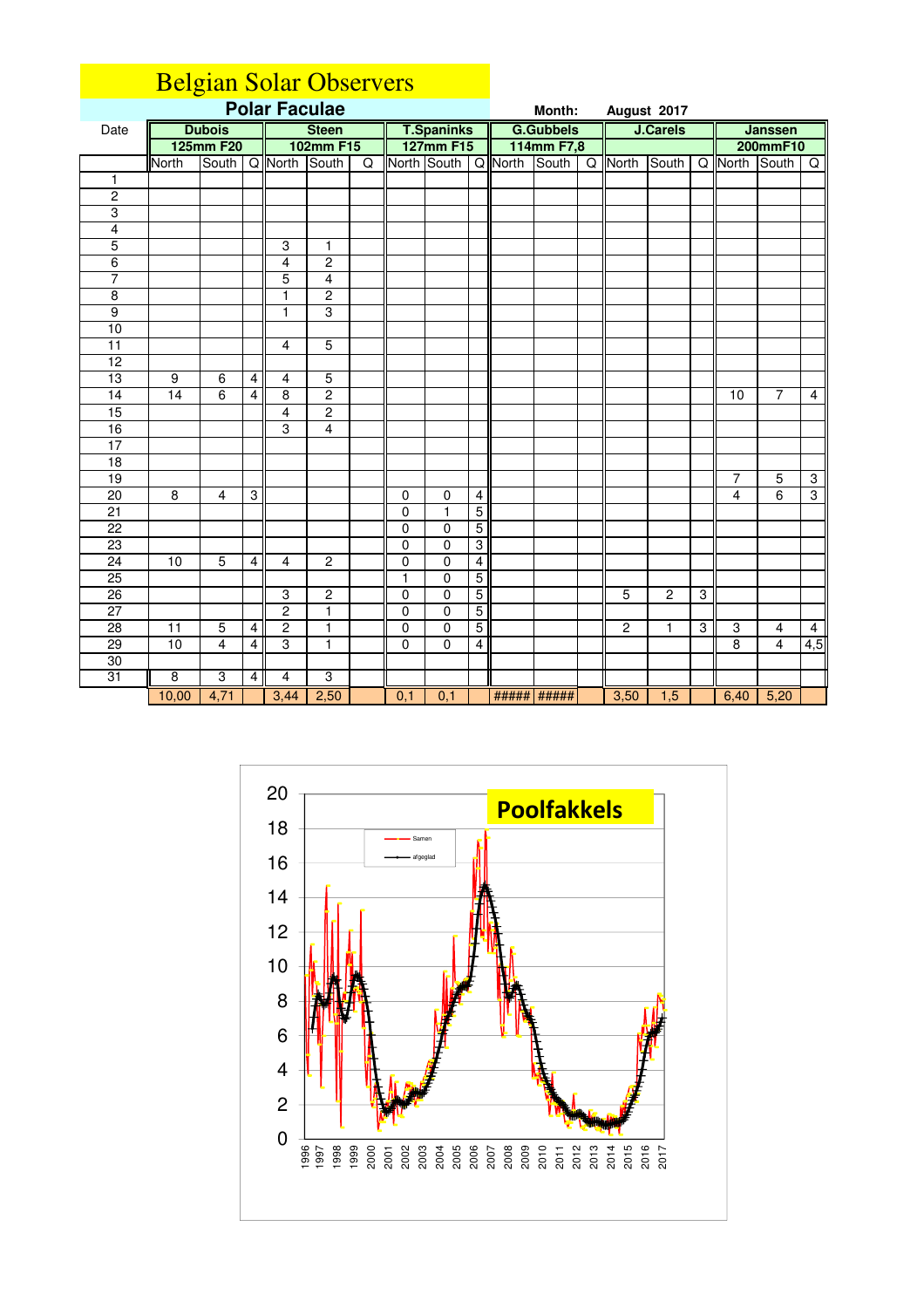|                       |      |                |                    |                |                  |           | <b>VVS Belgian Solar Observers</b> Prominence number Rp |                     |                      |                |             |                        |                 |                          |                              |                    |                |                        |
|-----------------------|------|----------------|--------------------|----------------|------------------|-----------|---------------------------------------------------------|---------------------|----------------------|----------------|-------------|------------------------|-----------------|--------------------------|------------------------------|--------------------|----------------|------------------------|
|                       |      |                | Month: August 2017 |                |                  |           |                                                         |                     |                      |                |             |                        |                 |                          |                              |                    |                |                        |
|                       |      |                | <b>J. Janssens</b> |                |                  |           |                                                         |                     | <b>E. DeCeuninck</b> |                |             |                        |                 |                          | O. Steen                     |                    |                |                        |
| Day                   | time | Q              | W                  | $\bf H$        | $\mathbf{e}$     | <b>Rp</b> | time                                                    | Q                   | W                    | $\mathbf H$    | $\mathbf e$ | $\mathbf{R}\mathbf{p}$ | time            | Q                        | W                            | $\bf H$            | e              | $\mathbf{R}\mathbf{p}$ |
| 1<br>$\boldsymbol{2}$ |      |                |                    |                |                  |           | 11,35                                                   | 3                   | $\overline{2}$       | $\overline{7}$ | 10          | 80                     | 8,10            | 3,5                      | 2,5                          | $\,8\,$            | 10             | 90                     |
| 3                     |      |                |                    |                |                  |           | 12,01                                                   | $\overline{4}$      | 2,5                  | 6              | 8           | 68                     | 8,45            | 3                        | $\frac{2}{2}$                | 6                  | 7              | 67                     |
| 4                     |      |                |                    |                |                  |           | 11,35                                                   | 3                   | 2,3                  | 9              | 25          | 115                    | 17,15           | 3                        |                              | 9                  | 9              | 99                     |
| 5                     |      |                |                    |                |                  |           | 6,45                                                    | $\overline{4}$      | $\overline{2}$       | 8              | 12          | 92                     | 8,15            | 3                        | $\overline{c}$               | $\overline{7}$     | 7              | 77                     |
| 6                     |      |                |                    |                |                  |           | 6,35                                                    | $\overline{4}$      | $\mathbf{1}$         | $\overline{7}$ | 8           | 78                     | 6,50            | $\overline{4}$           | $\overline{c}$               | 6                  | $\overline{7}$ | 67                     |
| $\overline{7}$        |      |                |                    |                |                  |           | 6,55                                                    | $\overline{4}$      | 3                    | 5              | $\tau$      | 57                     | 6,45            | $\overline{4}$           | $\overline{c}$               | $\overline{7}$     | 8              | 78                     |
| 8<br>9                |      |                |                    |                |                  |           | 6,31                                                    | 3<br>$\overline{3}$ | 3                    | $\overline{4}$ | 5           | 45                     | 12,45<br>6,50   | 3,5<br>3,5               | $\sqrt{2}$<br>$\overline{c}$ | $\mathfrak s$<br>5 | 6<br>5         | 56<br>55               |
| 10                    |      |                |                    |                |                  |           |                                                         |                     |                      |                |             |                        |                 |                          |                              |                    |                |                        |
| 11<br>12              |      |                |                    |                |                  |           |                                                         |                     |                      |                |             |                        | 7,20            | $\overline{4}$           | $\mathbf{2}$                 | $\overline{4}$     | 5              | 45                     |
| 13                    |      |                |                    |                |                  |           |                                                         |                     |                      |                |             |                        | 6,35            | $\overline{\mathcal{L}}$ | $\overline{c}$               | 7                  | 10             | 80                     |
| 14                    | 6:20 | $\overline{4}$ | $\sqrt{2}$         | 8              | 15               | 95        |                                                         |                     |                      |                |             |                        | 8,00            | $\overline{4}$           | $\sqrt{2}$                   | 6                  | 6              | 66                     |
| 15                    |      |                |                    |                |                  |           |                                                         |                     |                      |                |             |                        | 14,45           | 3                        | $\sqrt{2}$                   | $\overline{7}$     | 8              | 78                     |
| 16                    |      |                |                    |                |                  |           |                                                         |                     |                      |                |             |                        | 8,05            | 3,5                      | 3                            | $\overline{4}$     | 5              | 45                     |
| 17                    |      |                |                    |                |                  |           |                                                         |                     |                      |                |             |                        | 15,00           | 3                        | $\overline{c}$               | 5                  | 5              | 55                     |
| 18                    |      |                |                    |                |                  |           |                                                         |                     |                      |                |             |                        | 16,55           | 3                        | 2,5                          | $\overline{7}$     | $\overline{7}$ | 77                     |
| 19                    | 7:10 | 3              | 2                  | $\overline{4}$ | $\overline{4}$   | 44        |                                                         |                     |                      |                |             |                        | 6,55            | 3                        | $\mathbf{2}$                 | 6                  | 8              | 68                     |
| 20<br>21              | 7:00 | $\overline{3}$ | 1,5                | 8              | 10               | 90        |                                                         |                     |                      |                |             |                        | 7,00            | 3                        | $\overline{2}$               | 11                 | 15             | 125                    |
| $22\,$                |      |                |                    |                |                  |           |                                                         |                     |                      |                |             |                        | 6,45            | 3,5                      | $\boldsymbol{2}$             | 5                  | 9              | 59                     |
| 23                    |      |                |                    |                |                  |           |                                                         |                     |                      |                |             |                        | 7,30            | $\overline{4}$           | $\sqrt{2}$                   | $\overline{4}$     | 5              | 45                     |
| 24                    |      |                |                    |                |                  |           |                                                         |                     |                      |                |             |                        | 7,40            | 3,5                      | $\overline{c}$               | 5                  | $\overline{7}$ | 57                     |
| 25                    |      |                |                    |                |                  |           |                                                         |                     |                      |                |             |                        |                 |                          |                              |                    |                |                        |
| 26                    |      |                |                    |                |                  |           |                                                         |                     |                      |                |             |                        | 9,15            | 3,5                      | $\overline{c}$               | 5                  | 6              | 56                     |
| 27                    |      |                |                    |                |                  |           | 11,45                                                   | 3                   | 2,35                 | 5              | 5           | 55                     | 8,35            | 3,5                      | 3                            | 6                  | 8              | 68                     |
| 28                    | 6:30 | 3,5            | 2,5                | $\overline{4}$ | 11               | 51        | 12,01                                                   | 3                   | 2,5                  | 6              | 9           | 69                     | 7,45            | $\overline{4}$           | 2,5                          | 5                  | 6              | 56                     |
| 29<br>30              | 0,28 | 4,5            | 2,5                | 6              | $\boldsymbol{7}$ | 67        | 10,31                                                   | 3                   | 2,5                  | 8              | 11          | 91                     | 7,20            | $\overline{4}$           | 2,5                          | 8                  | 11             | 91                     |
|                       |      |                |                    |                |                  |           | 11,01                                                   | $\overline{4}$      | $\overline{c}$       | 6              | 13          | 73                     | 6,45            | 3,5                      | $\overline{c}$               | 6                  | 10             | 70                     |
|                       | 5    | 3,60           | 2,10               | 6,00           | 9,40             | 69,4      | $\overline{11}$                                         | $\overline{3,4}$    | 2,29                 | 6,45           | 10,27       | 74,8                   | $\overline{25}$ | 3,50                     | 2,16                         | 6,16               | 7,60           | 69,2                   |

**Time : Beginning of observation** 

**Q : Seeing scale SIDC** 

**W : transparency scale of Wedel , see http://members.chello.be/j.janssens/** 

**H : number of prominence groups at the limb**

**e : total of individual prominences at the limb**

**Rp : H\*10+e** 

**More info at : http://members.chello.be/j.janssens/** 

| <b>N.O.A.A.</b> | <b>ZICHTBAAR</b> |                | <b>N.O.A.A.</b> |                | MAX         | <b>MAX</b>    |            |            | classificatie    |            |            |            |            |     |
|-----------------|------------------|----------------|-----------------|----------------|-------------|---------------|------------|------------|------------------|------------|------------|------------|------------|-----|
| Regio           | van              | tot            |                 | breedte lengte | <b>AREA</b> | <b>LENGTE</b> |            |            | <b>Macintosh</b> |            |            |            |            |     |
| 12653           | $21 - 04 - 17$   | 02-05-17       | S09             | 28             | 0100        | 04            | HAX        | <b>HSX</b> | HAX              | <b>AXX</b> |            |            |            |     |
| 12654           | 28-04-17         | 08-05-17       | N <sub>12</sub> | 314            | 0080        | 06            | <b>AXX</b> | <b>DAO</b> | <b>DSO</b>       | CSO        | <b>HSX</b> |            |            |     |
| 12655           | 04-05-17         | 07-05-17       | N <sub>13</sub> | 253            | 0030        | 05            | <b>BXO</b> | <b>DRO</b> | CRO              | <b>BXO</b> |            |            |            |     |
| 12656           | 16-05-17         | 23-05-17       | N <sub>12</sub> | 70             | 0030        | 02            | <b>HRX</b> | CSO        | HAX              | <b>AXX</b> |            |            |            |     |
| 12657           | no spots         |                |                 |                |             |               |            |            |                  |            |            |            |            |     |
| 12658           | 18-05-17         | 23-05-17       | S08             | 69             | 0010        | 04            | <b>BXO</b> | <b>HRX</b> | <b>AXX</b>       |            |            |            |            |     |
| 12659           | $21 - 05 - 17$   | 29-05-17       | N <sub>13</sub> | 44             | 0220        | 09            | <b>DAO</b> | CRO        | <b>HRX</b>       | <b>DSI</b> | DAI        | <b>DAO</b> |            |     |
| 12660           | 22-05-17         | 23-05-17       | S11             | 66             | 0012        | 07            | CRO        | <b>BXO</b> |                  |            |            |            |            |     |
| 12661           | $31 - 05 - 17$   | 08-06-17       | N06             | 213            | 0200        | 12            | <b>HRX</b> | CAI        | DAO              | EAO        | CAO        | <b>HAX</b> | <b>AXX</b> |     |
| 12662           | 13-06-17         | 24-06-17       | N <sub>12</sub> | 52             | 0170        | 03            | <b>HSX</b> | <b>HRX</b> | AXX              |            |            |            |            |     |
| 12663           | 15-06-17         | $21 - 06 - 17$ | N <sub>13</sub> | 92             | 0100        | 10            | <b>DSO</b> | CSO        | <b>HSX</b>       |            |            |            |            |     |
| 12664           | 20-06-17         | 02-07-17       | N18             | 314            | 0100        | 07            | CSO        | <b>HSX</b> | CSO              | <b>DSI</b> | CSO        | <b>HSX</b> |            |     |
| 12665           | 05-07-17         | 17-07-17       | S06             | 111            | 0710        | 13            | <b>HSX</b> | DAI        | EKC              | EHI        | EKC        | DKI        | <b>DKO</b> | CHO |
| 12666           | 12-07-17         | 16-07-17       | N <sub>13</sub> | 101            | 0030        | 07            | CRO        | <b>BXO</b> | <b>AXX</b>       |            |            |            |            |     |
| 12667           | 13-07-17         | 15-07-17       | N <sub>12</sub> | 155            | 0010        | 01            | <b>AXX</b> |            |                  |            |            |            |            |     |
| 12668           | 25-07-17         | 25-07-17       | N03             | 311            | 0010        | 01            | <b>AXX</b> |            |                  |            |            |            |            |     |
| 12669           | 29-07-17         | 30-07-17       | N <sub>18</sub> | 256            | 0010        | 03            | <b>BXO</b> | <b>AXX</b> |                  |            |            |            |            |     |
| 12670           | 02-08-17         | 14-08-17       | S06             | 120            | 0160        | 08            | CSO        | <b>HSX</b> |                  |            |            |            |            |     |
| 12671           | 14-08-17         | 26-08-17       | N <sub>12</sub> | 306            | 0430        | 24            | <b>HAX</b> | EAI        | <b>EHC</b>       | <b>FKC</b> | FSI        | FAI        |            |     |
| 12672           | 18-08-17         | $01 - 09 - 17$ | N08             | 227            | 0270        | 13            | DAO        | ESI        | EAI              | <b>ESO</b> | CSO        | <b>DAO</b> |            |     |
| 12673           | 29-08-17         | 10-09-17       | S09             | 117            | 1060        | 11            | <b>HSX</b> | CSO        | <b>DSC</b>       | <b>DKC</b> | EKC        | <b>DKC</b> |            |     |
| 12674           | 29-08-17         | 11-09-17       | N <sub>14</sub> | 104            | 0930        | 20            | <b>DKO</b> | EHO        | <b>FHI</b>       | <b>FHC</b> | <b>FKO</b> | <b>HRX</b> |            |     |
| 12675           | 31-08-17         | 05-09-17       | <b>S08</b>      | 179            | 0050        | 07            | <b>DRO</b> | CRO        | <b>BXO</b>       |            |            |            |            |     |
| 12676           | 02-09-17         | 05-09-17       | S <sub>10</sub> | 164            | 0030        | 08            | <b>BXO</b> | CRO        | <b>BXO</b>       |            |            |            |            |     |
| 12677           | 03-09-17         | 08-09-17       | N <sub>18</sub> | 51             | 0020        | 03            | <b>AXX</b> | <b>BXO</b> | <b>AXX</b>       |            |            |            |            |     |
| 12678           | 05-09-17         | 10-09-17       | N11             | 44             | 0040        | 05            | <b>BXO</b> | CSO        | HAX              | CRO        |            |            |            |     |
| 12679           | 07-09-17         | 08-09-17       | N <sub>15</sub> | 89             | 0010        | 03            | <b>BXO</b> |            |                  |            |            |            |            |     |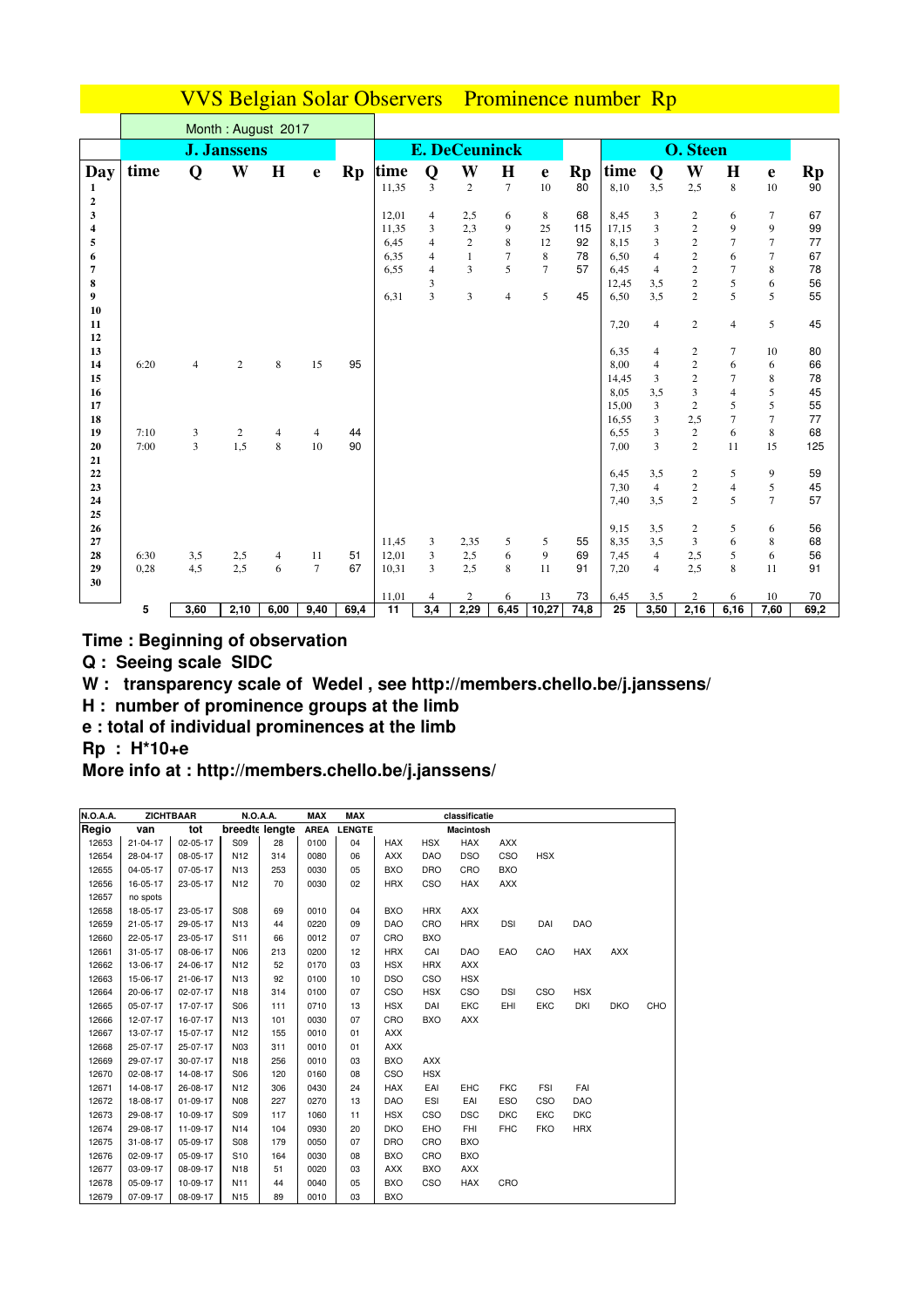Zeer mooi resultaat van de volledige zonsverduistering 2017 in de USA genomen door Geert Vandenbulcke uit Oostduinkerke. Gemaakt met een Skywatcher Star Adventurer en daarop stond een Takahashi FS60Q kijker (60mm f/10).

Daarop stond ook een Canon EOS 6Daw Dslr camera waarmee Geert de partiële fazen manueel heeft gefotografeerd door een Solarix filter. Tijdens de totaliteit werd de camera gecontroleerd door een ASUS Zen tablet en de app Eclipsdroid waarmee Geert een script had samengesteld. Alles werkte perfect zodat Geert visueel kon genieten van de eclips. Uit 6 opnamen in Photoshop met de HDR Efex 2 Pro plugin werden bijgaande opname samengesteld. De gevoeligheid stond ingesteld op 200 ISO en de gebruikte belichtingstijden waren 1/250s tot 1/8s met 1 stop verschil telkens.Op een opname die 2s belicht werd, was de aardeschijn op de Maan zichtbaar, dat heb ik er ook in gemonteerd. De opname benadert goed het visuele aspect maar zonder het te evenaren. Links is Regulus ook zichtbaar in de opname, noord is boven. Meer foto's Van Geert kan je vinden op zijn astrobin website:

http://www.astrobin.com/users/Tranquility-Base/



Van 10 tot 24 Augustus 2017 waren we in de USA Terreton Market Rexburg voor de zeer geslaagde totale zonsverduistering. Zie foto's van tijdens de eclips . Edwin Deceuninck.